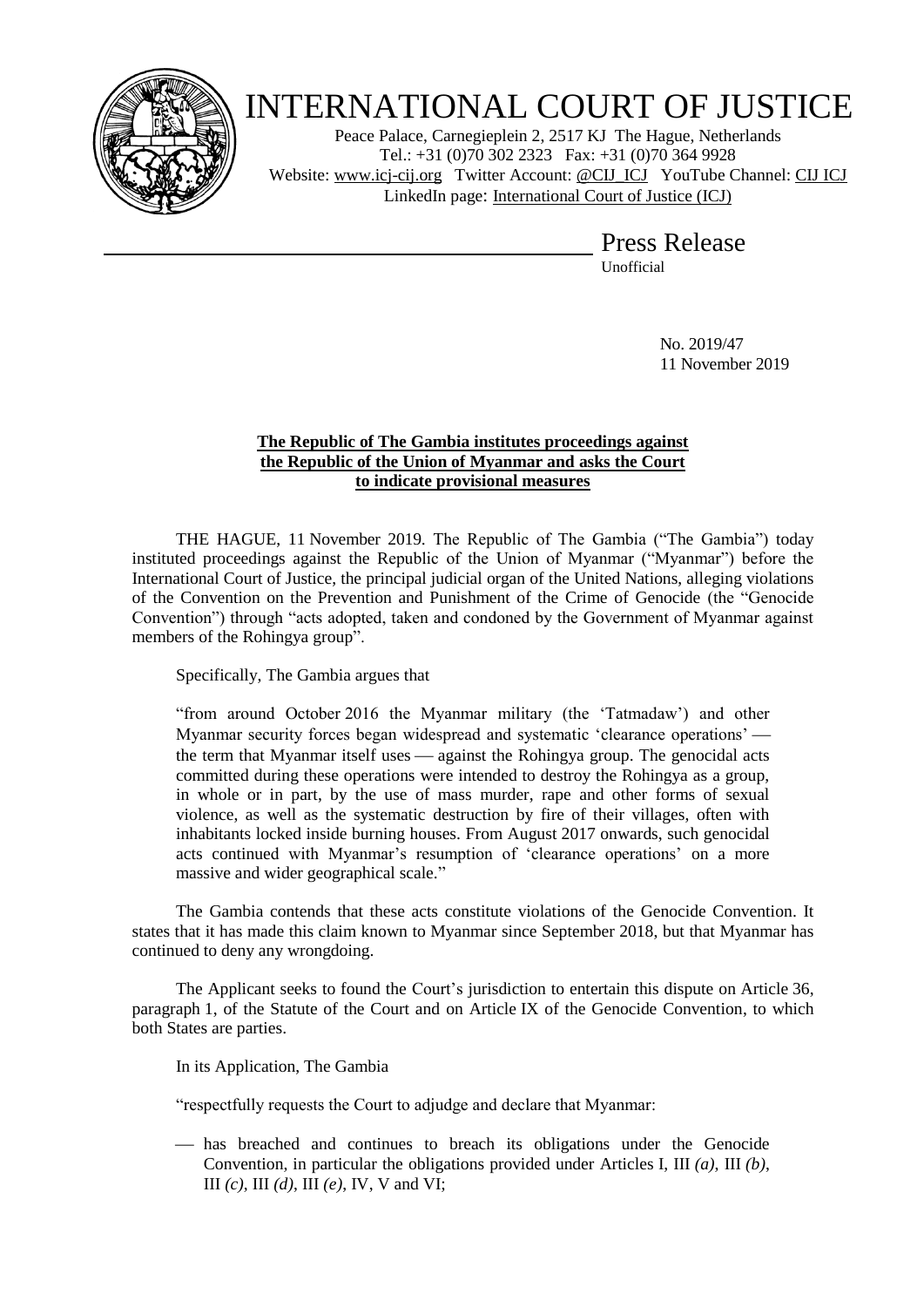- must cease forthwith any such ongoing internationally wrongful act and fully respect its obligations under the Genocide Convention, in particular the obligations provided under Articles I, III *(a)*, III *(b)*, III *(c)*, III *(d)*, III *(e)*, IV, V and VI;
- must ensure that persons committing genocide are punished by a competent tribunal, including before an international penal tribunal, as required by Articles I and VI;
- must perform the obligations of reparation in the interest of the victims of genocidal acts who are members of the Rohingya group, including but not limited to allowing the safe and dignified return of forcibly displaced Rohingya and respect for their full citizenship and human rights and protection against discrimination, persecution, and other related acts, consistent with the obligation to prevent genocide under Article I; and
- must offer assurances and guarantees of non-repetition of violations of the Genocide Convention, in particular the obligations provided under Articles I, III *(a)*, III *(b)*, III *(c)*, III *(d)*, III *(e)*, IV, V and VI."

The Application also contains a request for the indication of provisional measures, seeking to protect the rights of the Rohingya group and those of The Gambia under the Genocide Convention, and to prevent the aggravation or extension of the dispute pending the final judgment of the Court. The Gambia thus asks the Court to indicate the following provisional measures:

"Myanmar shall immediately, in pursuance of its undertaking in the Convention on the Prevention and Punishment of the Crime of Genocide of 9 December 1948, take all measures within its power to prevent all acts that amount to or contribute to the crime of genocide, including taking all measures within its power to prevent the following acts from being committed against member[s] of the Rohingya group: extrajudicial killings or physical abuse; rape or other forms of sexual violence; burning of homes or villages; destruction of lands and livestock, deprivation of food and other necessities of life, or any other deliberate infliction of conditions of life calculated to bring about the physical destruction of the Rohingya group in whole or in part;

Myanmar shall, in particular, ensure that any military, paramilitary or irregular armed units which may be directed or supported by it, as well as any organizations and persons which may be subject to its control, direction or influence, do not commit any act of genocide, of conspiracy to commit genocide, or direct and public incitement to commit genocide, or of complicity in genocide, against the Rohingya group, including: extrajudicial killing or physical abuse; rape or other forms of sexual violence; burning of homes or villages; destruction of lands and livestock, deprivation of food and other necessities of life, or any other deliberate infliction of conditions of life calculated to bring about the physical destruction of the Rohingya group in whole or in part;

Myanmar shall not destroy or render inaccessible any evidence related to the events described in the Application, including without limitation by destroying or rendering inaccessible the remains of any member of the Rohingya group who is a victim of alleged genocidal acts, or altering the physical locations where such acts are alleged to have occurred in such a manner as to render the evidence of such acts, if any, inaccessible;